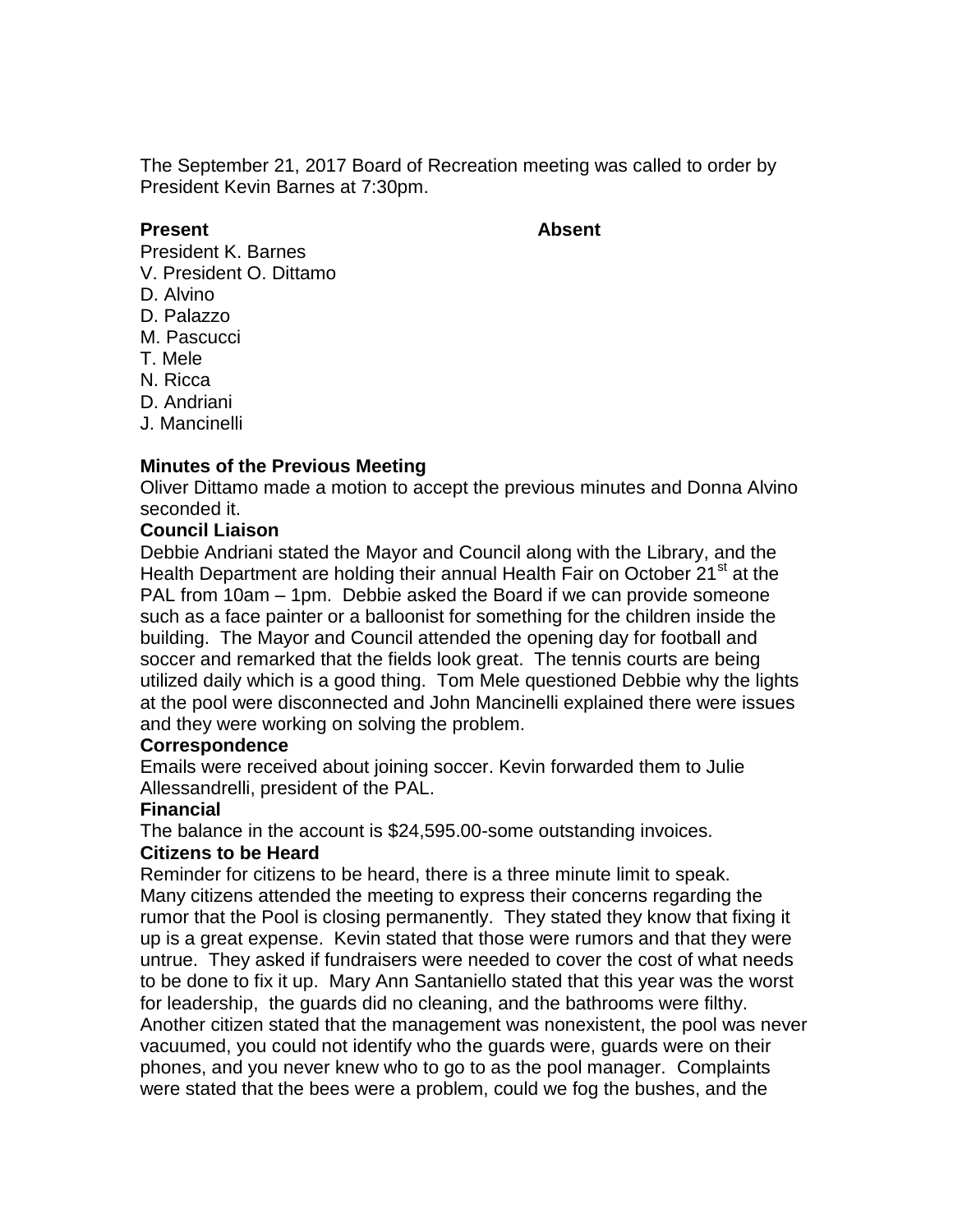trash was often not cleaned up. Brianna Orefice stated that the staff has changed, the interests are not there, and the guards do not have to have their phones with them at all times. Carla Grant stated that the guards were not very nice to her children. Sherri Carnazza stated that badges are not checked and that she witnessed members going out to the parking lot and giving non members their badges to use. Jennifer Britting asked if the summer camp fees could be increased since they are so low and have that extra money be put toward the pool. She also asked if we could have a Totowa Day? Could the pool's hours be increased? Rebecca Dalito suggested we look at the operations of other pools. Joe Siecieska asked if the snackstand can be fixed up but many codes need to be followed. Barbara Cioletti stated that the picnic tables need to be repaired and redone. The question was asked if the pool could open for the season in May instead of waiting until Father's Day weekend. The citizens complimented that the July  $4<sup>th</sup>$  along with Labor Day festivities were great. Debbie Andriani addressed the citizens and stated that she appreciated everyone coming out with such enthusiasm. The Mayor and Council were aware of all the issues concerning the pool. Jim Niland, Supervisor of the DPW has people coming in to give a price for sandblasting the pool to rectify the peeling issue and a pool company was coming in to assess the entire pool. Debbie stated that in the future if they have any questions, complaints regarding garbage, questions, if they can't find someone at the pool to speak to, they could always call Boro Hall. The boro has no social media pages, no Instagram, no Facebook so Debbie asked the citizens not to believe what others might be posting as it is nothing official from the town.

## **Personnel**

John Mancinelli stated that all pool employees will be reviewed.

## **Fields and Grounds**

Tom Mele submitted his reports-fields look good, the open gate has been removed from Kennedy Field.

Mickey Pascucci reported that the batting cages are still messy and need to be cleaned out, the leaves are jammed in the cages and need to be cleaned. The football field looks great. The broken slide is still at the PAL park. New equipment will be installed because of a grant that will be used for the new equipment at PAL and also at Kennedy. Minnisink looks great and compliments have been heard from visiting teams.

Dan Palazzo stated that Veterans looks good. The tennis courts at PAL are having issues with residents walking their dogs inside the courts and children are riding their bikes inside. Nancy Ricca stated that the DPW needs to blow out the leaves inside the court. John Mancinelli recommends that the courts be closed from November  $1<sup>st</sup>$  to March  $1<sup>st</sup>$ , gates need to be locked, and the nets need to be taken down.

## **Permits**

Mickey stated no new permits have been issued. No new permits until spring. **Pool**

Pam stated the following on the pool this past season: the snack bar made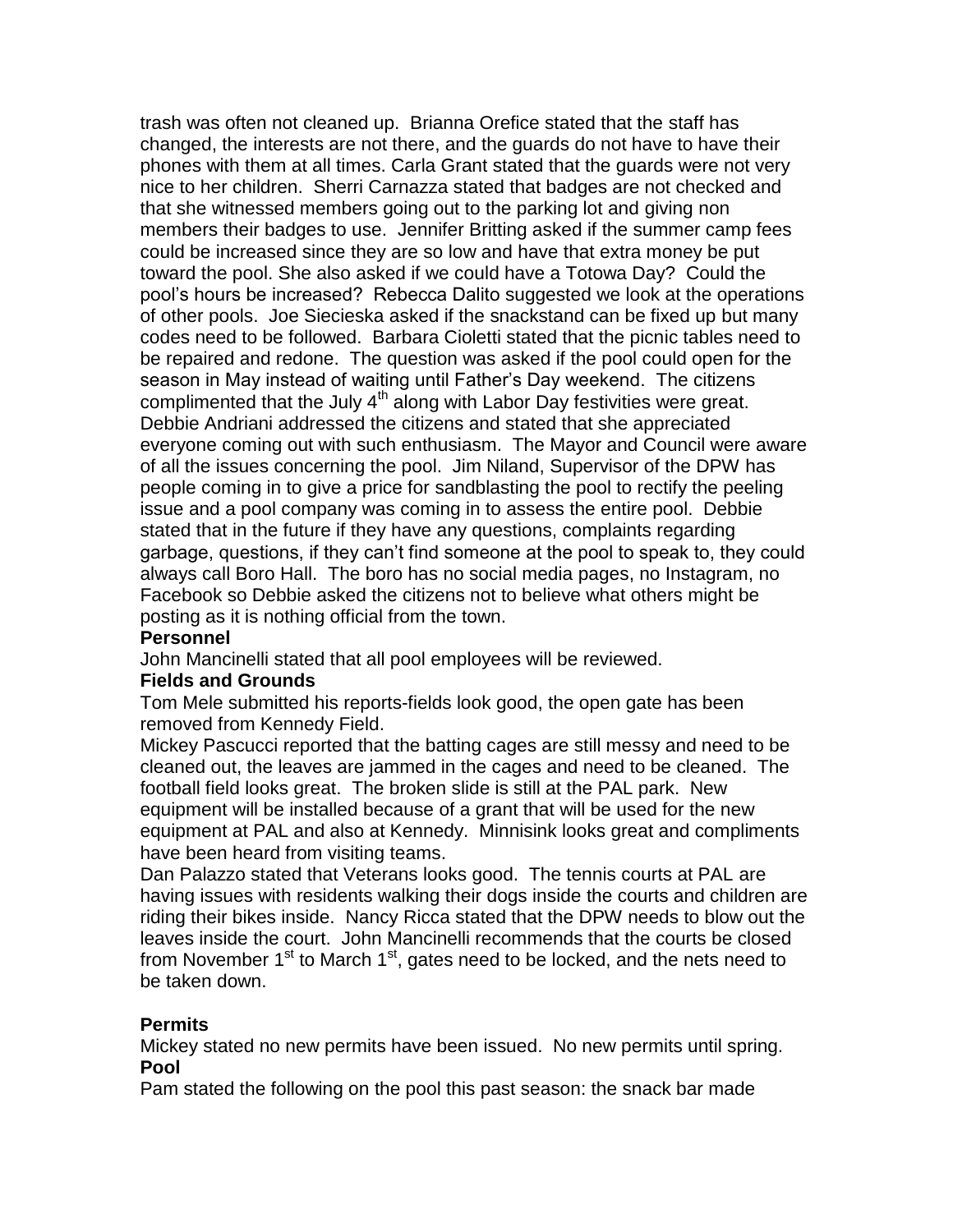\$4600; the fee categories have to be simplified; Pam asked if the DPW could do some of the inside jobs in the fall instead of waiting until right before the pool opens-that has held up deliveries in the past.

John stated the lifeguards need to be required to work holiday weekends, they need to plan out their schedules better than in the past.

Mike McGovern who was in attendance at the meeting offered to paint the picnic tables and fix them up.

A suggestion was made to ask Home Depot for donations for umbrellas for the tables.

Pam asked when the parks' equipment is replaced, would it be possible to have the old equipment moved and used at the pool.

# **Old Business**

The concerts went well. The concerts are already booked for next summer. We still need a rock and roll band and possibly a band to interact with the younger age. Debbie Andriani stated that the library enjoyed working along with us at the concerts.

Jaclyn Janesk donated the nets and fish for Labor Day at the pool. We need to send a thank you.

# **New Business**

Tom Mele suggested bringing back the Haunted Hayride event again. We could go to Conklin Farms in Montville for a hayride, corn maze, pumpkin picking. It closes at 6pm, is inexpensive. We could go on a bus ride either Saturday or Sunday.

We will look into another Paint Night

# **Programs**

See above

## **PAL**

Anthony Sabatino reported that opening day for soccer and the football bonfire went well. Anthony Sabatino stated that the PAL wanted to say thank you for the fields being ready and looking great. PAL is holding another Handbag Bingo. We have a new website-www.totowa.pal.com which is being hosted by Dick's Sporting Store. The fall sports are moving along- registration fee for Kindergarten level is \$100 and for grades 1 and up, the registration fee is \$135 along with a fundraiser. The floors will be redone after Hockey finishes. The bathrooms are renovated and look great. We need to redo the bleachers and will be looking for donations through local businesses.

## **Report from the Director**

John stated he was very pleased with the people that showed up tonight regarding issues and concerns about the town pool. There are a lot of young families with a lot of interests. Camp and the concerts went well. We are working on a Mother/Son activity-bowling will be too expensive, Mini-Golf is an idea-\$10 and we can bring in food for after or we can golf and end at the PAL building for refreshments. Still thinking about a Wild and Wacky. Day-possibly a winter activity for adults-Board of Recreation vs the PAL.

Motion to adjourn was made by Kevin Barnes and Nancy Ricca seconded the